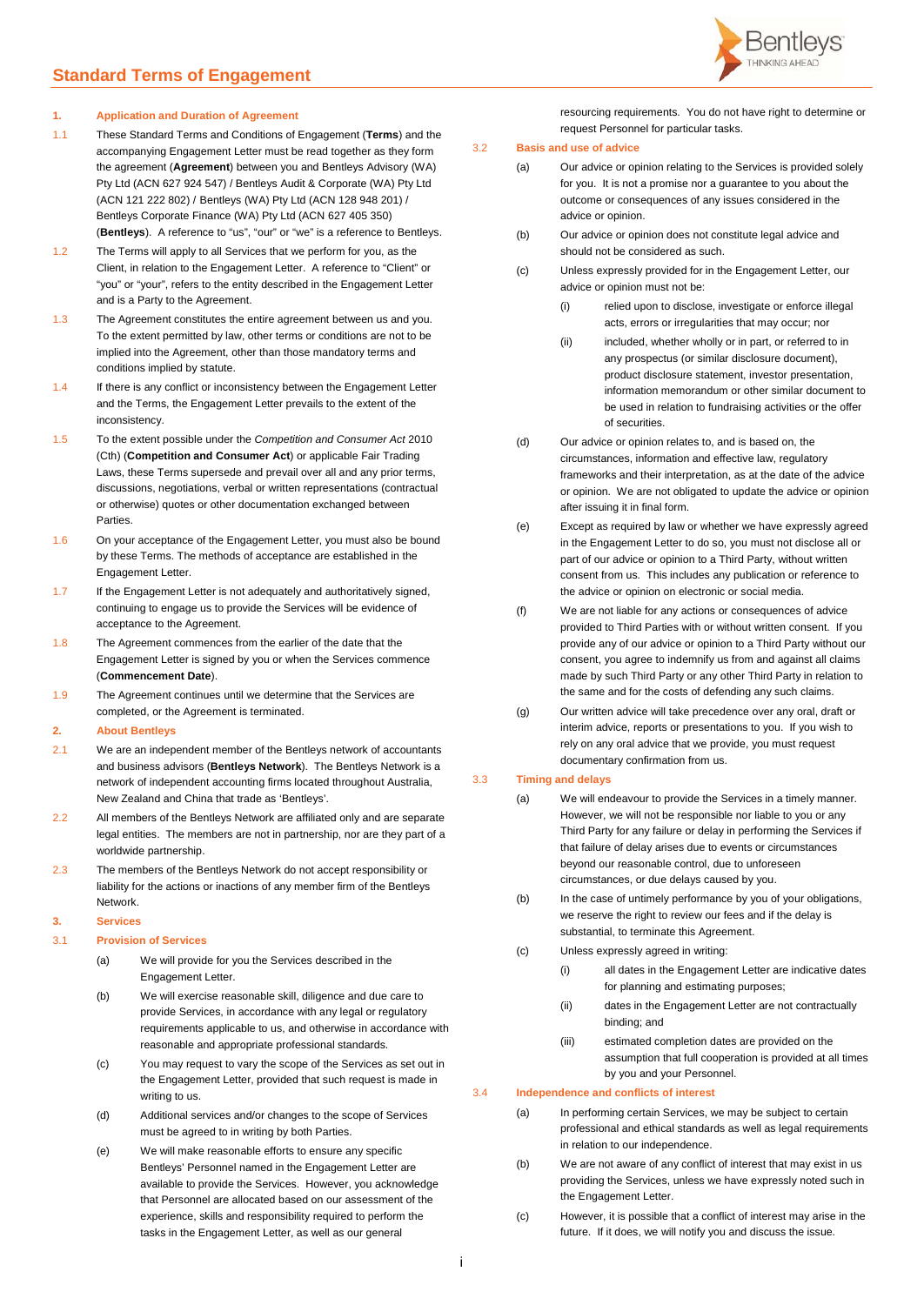- (d) We seek to ensure that the Services are objective, and our provision of the Services is independent and is free from conflicts of interest, except where we notify you otherwise. In
	- some cases, this may mean we must cease to provide Services to you.

# 3.5 **Other clients**

- (a) We will provide services to other clients through the duration of our engagement by you. Some of these other clients may be competitors of yours or otherwise have interests which conflict with your own.
- (b) We will not disclose to any of our other clients the confidential proprietary, business or commercially sensitive information that you provide to us under the Agreement.
- (c) Notwithstanding any other provision of these Terms, to the extent permitted by law, neither our engagement by you nor our provision of the Services will prevent or restrict us from providing services to our other clients.

#### **4. Your Responsibilities**

#### 4.1 **Provision of information**

We require the timely provision by you of all information, documentation and materials and timely responses to our questions and requests so that we may provide the Services in a timely manner, as set out in the Engagement Letter. This may include:

- (a) getting access to Personnel, Third Parties, records, premises, technology and information technology systems; and/or
- (b) providing data, accounts, financial information, records, archives and files.

#### 4.2 **Accuracy of information**

- (a) You are responsible for the completeness and accuracy of the information that you supply to us. We will not independently verify or assess the accuracy or veracity of information and will not be liable for any Loss resulting from inaccurate, incomplete or defective documents or information.
- (b) You must promptly notify us in writing if, after providing us with any information, you determine that any part of that information is inaccurate, defective, misleading, deceptive or untrue in any material respect.
- (c) To the extent permitted by law, we disclaim all responsibility for your failure to inform us of any changes to any information which impact, or may impact, upon the Services.

#### 4.3 **Commercial decisions**

You acknowledge and agree that it is not our responsibility to make, nor will we make, any commercial or business decisions for you. Our advice or opinion should not be the sole basis for any such decisions that you make. Before making any such decisions where our advice or opinion will be considered, you should consider:

- (a) the limitations on and scope of that advice or opinion; and
- (b) all commercial or other relevant factors that you and your professional advisers (other than us) are, or ought reasonably to be aware of, from sources other than us.

### 4.4 **Opportunity to remedy**

You must provide us with the opportunity to rectify our advice or opinion if you become aware that it does not confirm to the scope of the Services in any material respect. If you fail notify us in writing of any such nonconformity, we disclaim all responsibility for our advice or opinion failing to conform with the scope of the Services.

## **5. Fees and Invoicing**

## 5.1 **Calculation**

Our fees will be those set out in the Engagement Letter and will otherwise be calculated in accordance with these Terms.

## 5.2 **Obligation to pay**

You agree to pay our fees for the Services in accordance with the Engagement Letter or otherwise in accordance with these Terms.

# <span id="page-1-0"></span>5.3 **Time-based fees**

(a) This clause [5.3](#page-1-0) applies unless and to the extent that we agree



to provide an alternative fee arrangement (e.g. a fixed fee) in the Engagement Letter

- (b) Our fees to provide the Services are based on time required by Personnel, plus disbursements and out-of-pocket Expenses.
- (c) Any estimate of our fee on a time-based billing matters that we provide to you is an indicative estimate only and is subject to change. It is not a quote nor a cap on the amount of fees that we may charge you. Our fees may be more than, or less than, the amount estimated.
- (d) Fee estimates are based on preliminary information. We reserve the right to issue Tax Invoices for actual time spent on providing the Services.
- (e) Any fee estimate that we provide you assumes that you carry out your responsibilities under the Agreement in a timely manner.
- (f) We reserve the right to charge above our fee estimate if we are required to perform more work or reschedule commitments due to actions or delays beyond our control or that are caused by you.

#### 5.4 **Review of hourly rates**

We may review and increase our hourly charge rates for Personnel on a six-monthly basis. If we do so, we will provide you with notice of such review and the amended rates.

## 5.5 **Money on account**

- (a) We may request that you pay an amount in advance to cover anticipated Expenses or fees. Each such payment in advance is payable in accordance with the Engagement Letter.
- (b) If you do not pay us any amounts in advance that we may request, we may elect not to commence or continue to provide Services to you.

## 5.6 **Fixed fee arrangements**

- (a) We may also agree to a fixed fee for the provision of the Services or any part of the Services.
- (b) The Engagement Letter will specify which Services (if any) are to be performed on a fixed fee basis. We may also specify conditions or limitations applicable to any fixed fee component of the Services.
- (c) Any fixed fee arrangement is conditional upon you carrying out your responsibilities under the Agreement in a timely manner.
- (d) We reserve the right to amend our fixed fee arrangement or change additional fees if we are required to perform more work or reschedule commitments due to actions or delays beyond our control or that are caused by you.
- (e) To the extent that any Services are not performed on a fixed fee basis or work in addition to the Services is performed by us, we will charge you on a time basis in accordance with clause 5.3.

## 5.7 **Third Party invoices**

If you direct us to issue a Tax Invoice to a Third Party our engagement remains with you and you will remain responsible and liable for payment until our Tax Invoice is paid in full.

## 5.8 **Disbursements**

- (a) All of our professional fees exclude Expenses and disbursements. We may charge you for such Expenses and disbursements.
- (b) You must pay the reasonable travel expenses (including meals and accommodation) our Personnel who are required to travel to provide the Services, as well as our reasonable document production and handling costs. GST may be applicable to the same.
- (c) Document production and handling costs includes photocopying, scanning, imaging, printing, fax and courier costs.

# <span id="page-1-1"></span>5.9 **GST**

(a) Subject to context, a reference in this clause [5.9](#page-1-1) to a term that is defined or used in the GST Act has, when used in this clause,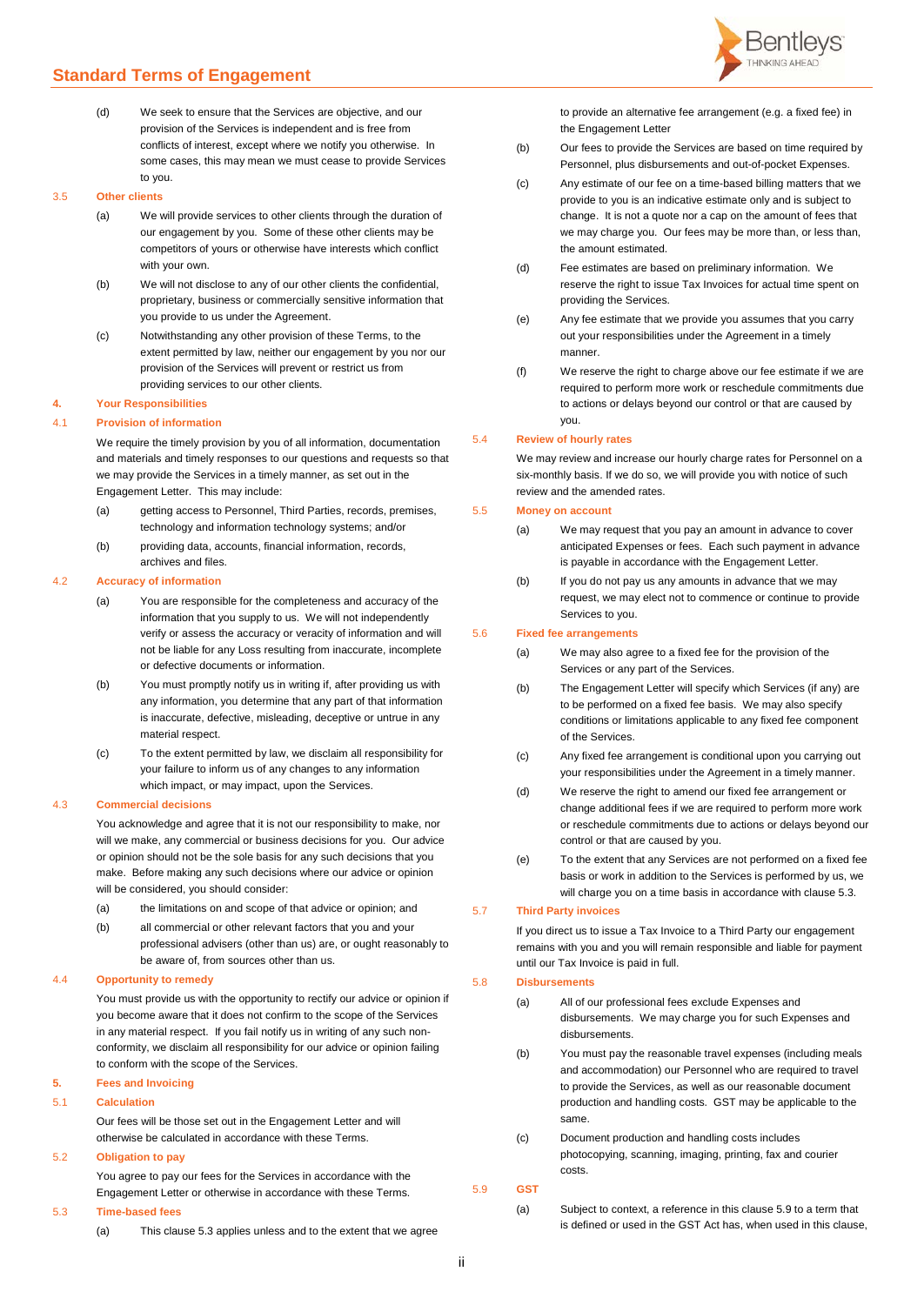

the meaning given to that term in the GST Act.

- (b) Any amount referred to in the Agreement which is relevant in determining a payment to be made by you to us is exclusive of any GST, unless expressly stated otherwise.
- (c) If the whole or any part of any amounts payable by you to us under the Agreement is the consideration of a taxable supply, you must also pay to us an additional amount equal to the GST liability.
- (d) We will set out the GST liability payable by you in our Tax Invoices.
- (e) You must pay any GST liabilities at the same time as all other amounts due under each Tax Invoice.

## 5.10 **Invoicing**

Our Tax Invoices are issued monthly or as otherwise agreed in the Engagement Letter. However, we reserve the right to invoice more or less frequently.

## 5.11 **Payment**

- (a) Tax Invoices are due and payable within 14 days of the date of issuance unless we agree otherwise in the Engagement Letter.
- (b) The preferred means of payment is by electronic funds transfer or internet banking. We also may accept payment by cash, credit card or cheque drawn on an Australian trading bank.
- (c) If you do not pay a Tax Invoice in full, we may:
	- (i) elect to discontinue providing the Services to you;
	- (ii) suspend work until further payment is made;
	- (iii) charge interest as outlined in claus[e 5.11\(d\);](#page-2-0) and/or
	- (iv) instigate legal proceedings without further notice.
- <span id="page-2-0"></span>(d) We reserve the right to charge you interest on any outstanding amount under a Tax Invoice not paid by the due date. Interest is to be calculated at a daily at a rate of 5% above the prevailing Reserve Bank of Australia official cash rate at the date the amount became overdue.
- (e) Without prejudice to the above, we reserve the right to recover all default, recovery, enforcement costs and Expenses in the event that any and all amounts claimed in our Tax Invoices are not paid by the due date.

## 5.12 **Lien**

You agree that we will hold a lien over all documentation relating to the Services and in our possession or control until all outstanding amounts owed by you are received by us. This includes unpaid Tax Invoices, accrued interest, default, recovery or enforcement costs and Expenses or disbursements. We will retain this lien until all amounts are received in full by us.

#### 5.13 **Disputed invoices**

Except as required for consumers under the Competition and Consumer Act or applicable Fair Trading Laws, any dispute in relation to Tax Invoices or time entries will not be recognised or acted upon unless notified in writing to us within 14 days of you receiving the break-down of time incurred and invoiced.

## **6. Our Liability**

## <span id="page-2-2"></span>6.1 **General limitations**

- (a) Limitations on liability may be set out in the Engagement Letter.
- (b) Liability is limited in accordance with our professional standards obligations and monetary thresholds that we are insured for.
- (c) Our Personnel will not be liable to you in relation to any Loss suffered by you as a result of the Services provided, nor for any Loss suffered by any Third Party.
- (d) You must not bring any claim arising out of this Agreement against any of our Personnel personally.
- (e) Other than to the extent required under mandatory laws which cannot lawfully be excluded, restricted or modified (including the Competition and Consumer Act and applicable Fair Trading Laws):
	- (i) all terms, conditions, warranties and consumer guarantees, whether statutory or otherwise, are

excluded in relation to the Services; and

- (ii) subject to limitations of liability and to the greatest extent allowed by law, our liability to you in relation to all Claims relating to the Agreement and the Services is limited, in our complete discretion, to either:
	- (A) re-supplying or paying the cost of resupplying the Services;
	- (B) a refund of the fees paid by you to us in relation to the Services; or
	- (C) the proceeds of insurance received by us or payable by our insurers in relation to the relevant Claim (if any).
- (f) Our liability to you in relation to the Agreement and the Services (if any) is limited to that proportion of the Loss (including interest and costs) suffered by you, which is agreed between us or ascribed to us by a court allocating proportionate responsibility to us having regard to the extent of our responsibility for the loss or damage and the contribution to the loss or damage in question by you and any Third Party.

## <span id="page-2-1"></span>6.2 **Professional Standards Legislation**

- (a) This clause [6.2](#page-2-1) does not limit the application or affect the operation of claus[e 6.1.](#page-2-2)
- (b) Our liability is limited by schemes approved under professional standards legislation.
- (c) We, and each other Bentleys Network office in Australia, participate in the current Professional Standards Schemes for members of Chartered Accountants Australian & New Zealand (formerly known as the Institute of Chartered Accountants Australia).
- (d) A copy of the schemes can be obtained from us on request, or further information about the scheme can be obtained from the website of the Professional Standards Councils [https://www.psc.gov.au/.](https://www.psc.gov.au/)

6.3 **Excluded Loss**

To the extent permitted by law, we will not be liable to you nor any Third Party for any Excluded Loss.

## <span id="page-2-3"></span>6.4 **Third Party claims**

- (a) You agree to indemnify us against Loss or Expenses incurred by us in relation to any Claim by a Third Party which relates to this Agreement, including a prosecution, inquiry or investigation by a governmental body or agency.
- (b) The indemnity in clause [6.4\(a\)](#page-2-3) does not apply to the extent the any Claim in relation to matters which are finally determined by a court or by agreement to have resulted solely and directly from our negligent or wilful acts or omissions.

## 6.5 **General indemnity**

You indemnify us and our Personnel on a full indemnity basis, in relation to any Claim which relates to this Agreement where you or persons for whom you are vicariously liable cause any of the Loss relating to such Claim.

## **7. Confidentiality**

<span id="page-2-4"></span>7.1 Information that we obtain from you in the course of providing the Services will be treated as confidential and dealt with as follows:

- (a) we will hold all such information in strict confidence;
- (b) we will not disclose, nor permit or cause the disclosure, of such confidential information to any person other than any of our Personnel who require that confidential information for the purposes of performing the Services, unless you instruct us to do so; and
- (c) we will only use or reproduce such confidential information to the extent required to provide the Services.
- 7.2 Our obligations of confidentiality in clause [7.1](#page-2-4) to not apply to the extent that:
	- (a) you instruct or permit us to disclose, use or reproduce any confidential information;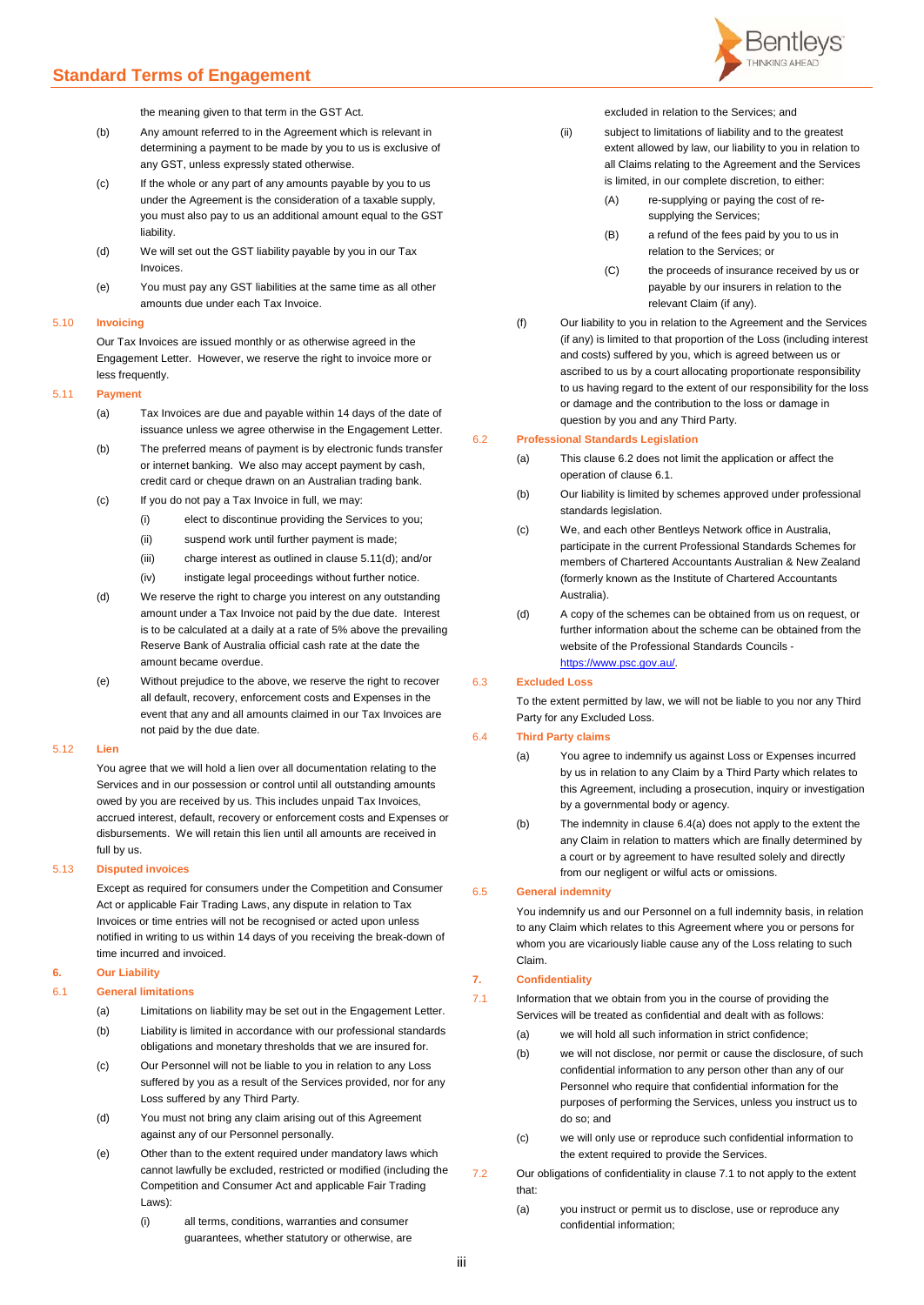- (b) disclosure of confidential information is required by law or court order, including an order by any governmental agency that may lawfully require and compel the disclosure of information;
- (c) the information is, or becomes, publicly available or otherwise in the public domain, other than through breach of confidentiality obligations by us; or
- (d) we disclose the information to our legal, insurance or other professional advisers on a confidential basis for the purposes of us obtaining professional advice.
- 7.3 We may disclose your confidential information to the appropriate authority if this is required by law, or is required in order for us to comply with our professional duties and obligations, or as required by professional or regulatory bodies. For example, such disclosure may occur if we identify or suspect non-compliance with laws or regulations that deal with:
	- (a) fraud, corruption and bribery;
	- (b) money laundering, terrorist financing and proceeds of crime;
	- (c) securities markets and trading;
	- (d) banking and other financial products and services;
	- (e) data protection;
	- (f) tax and pension liabilities and payments;
	- (g) environmental protection; and
	- (h) public health and safety.

You consent to the disclosure of your confidential information to the appropriate authority pursuant to this clause.

#### **8. Non-compliance with laws and regulations (NOCLAR)**

- 8.1 Our engagement cannot be relied upon to detect or discover irregularities including fraud, other illegal acts and errors which may exist in respect of your business, personal or financial affairs.
- 8.2 We may, as part of our responsibilities as a "Member in Public Practice", take steps and actions as set out in section 225 of APES 110 Code of Ethics for Professional Accountants (Responding to Non-Compliance with Laws and Regulations).

## **9. Documents**

- 9.1 All documents or other materials (including working papers, reports, written advice, drafts and software) developed, modified, designed or created by us in the course of performing the Services, in electronic or any other format, belong to us unless the Engagement Letter expressly states otherwise.
- 9.2 All original documents or other materials that you provide to us for the purposes of our engagement, whether electronic or any other format, belong to you unless the Engagement Letter expressly states otherwise. We will return to you all physical copies of such documents or other materials that we have in our possession or control upon your request or otherwise on completion of our engagement to provide the Services.
- 9.3 We will store our files upon completion of the Services and our engagement, for a period of 7 years from the date of our final Tax Invoice. Files may be maintained electronically.
- 9.4 We may charge you for special storage requirements or retrieval of your files from storage.
- 9.5 You authorise us to destroy our files relating to you after the expiration of the 7-year storage period.
- 9.6 We do not accept any liability for any Loss that you may suffer if your files are damaged or destroyed for any reason.

### <span id="page-3-0"></span>**10. Security Interests**

- 10.1 Subject to context, a reference in this claus[e 0](#page-3-0) to a term that is defined or used in the *Personal Property Securities Act 2009* (Cth) (**PPSA**) has, when used in this clause, the meaning given to that term in the PPSA.
- 10.2 If we determine that the Agreement or any transaction in relation to it gives rise to a security interest for the purposes of the PPSA in our favour:
	- (a) you must promptly do anything that we reasonably require to ensure that any security interest is a perfected security interest;
	- (b) you undertake not to register a financing change statement or



make an amendment demand pursuant to section 178 of the PPSA in respect of such registration;

- (c) you agree that the following provisions of the PPSA will not apply and you will not have any rights under them: section 95 (to the extent that it requires the secured party to give notices to the grantor); section 121(4); section 125; sections 129(2) and (3); section 132; section 142; and section 143;
- (d) you agree to keep all information of the kind mentioned in section 275(1) of the PPSA confidential and will not authorise the disclosure of such information except in accordance with section 275(7) of the PPSA:
- (e) you waive your right under section 157 of the PPSA to receive notice of any verification statement relating to the registration of any financing statement or any related financing change statement;
- (f) you agree that we are required to give a notice under the PPSA only if the notice is obligatory and the giving of the notice cannot be excluded under the PPSA, and you waive any rights to receive any notices unless they are required to be given and cannot be excluded; and
- (g) you agree to notify us in writing of any change to your details within 5 days from the date of such change.
- 10.3 The Agreement constitutes a security agreement for the purposes of the PPSA.

#### <span id="page-3-1"></span>**11. Privacy**

- 11.1 Subject to context, a reference in this claus[e 0](#page-3-1) to a term that is defined or used in the *Privacy Act 1988* (Cth) (**Privacy Act**) has, when used in this clause, the meaning given to that term in that Act.
- 11.2 We comply with the Privacy Act and set out how we collect, use, disclose, store and secure personal information with the Bentleys Privacy Policy. A copy of the policy is available on request or on our website at the following address: https://www.bentleys.com.au/privacy-ro
- 11.3 We collect, use and disclose your personal information for the purposes of providing you with the Services and any associated professional services that we may perform for you, or other lawful and reasonable business uses.
- 11.4 By engaging us to provide the Services, you consent to the following:
	- (a) Us disclosing your personal information to Third Parties when and to the extent required for us to provide the Services. It is your responsibility to ensure adequate consents are in place in relation to individuals' privacy in relation to personal information that we may use in providing Services.
	- (b) Your personal information being used for marketing, training or business development initiatives. You expressly consent to your personal information, at times, being transferred overseas and/or to overseas contractors.
	- (c) Us referencing your name, your business name and/or your logo in proposals, submissions, tenders and marketing materials for the purpose of indicating our experience.
- 11.5 You have a right to access or correct personal information we hold about you.
- 11.6 We may be required under the Privacy Act to disclose to you and the Office of the Australian Information Commissioner (OAIC) if a data breach occurs.

## <span id="page-3-2"></span>**12. Notices and Communications**

- 12.1 Each communication or notice (including each consent, approval, request and demand) given by a Party to another Party in relation to the Agreement (**Notice**) must be in writing, in the English language and sent in accordance with this claus[e 12.](#page-3-2)
- <span id="page-3-3"></span>12.2 A Notice must be addressed to the recipient Party using the contact details of the recipient Party specified in the Agreement or as otherwise notified by the recipient Party to each other Party from time to time.
- 12.3 A Notice must be signed by the Party making it or by that Party's lawyer, attorney, director, secretary or authorised agent.
- 12.4 A Notice must be delivered by hand, sent by prepaid post, sent by facsimile or sent by email to the recipient Party using the details referred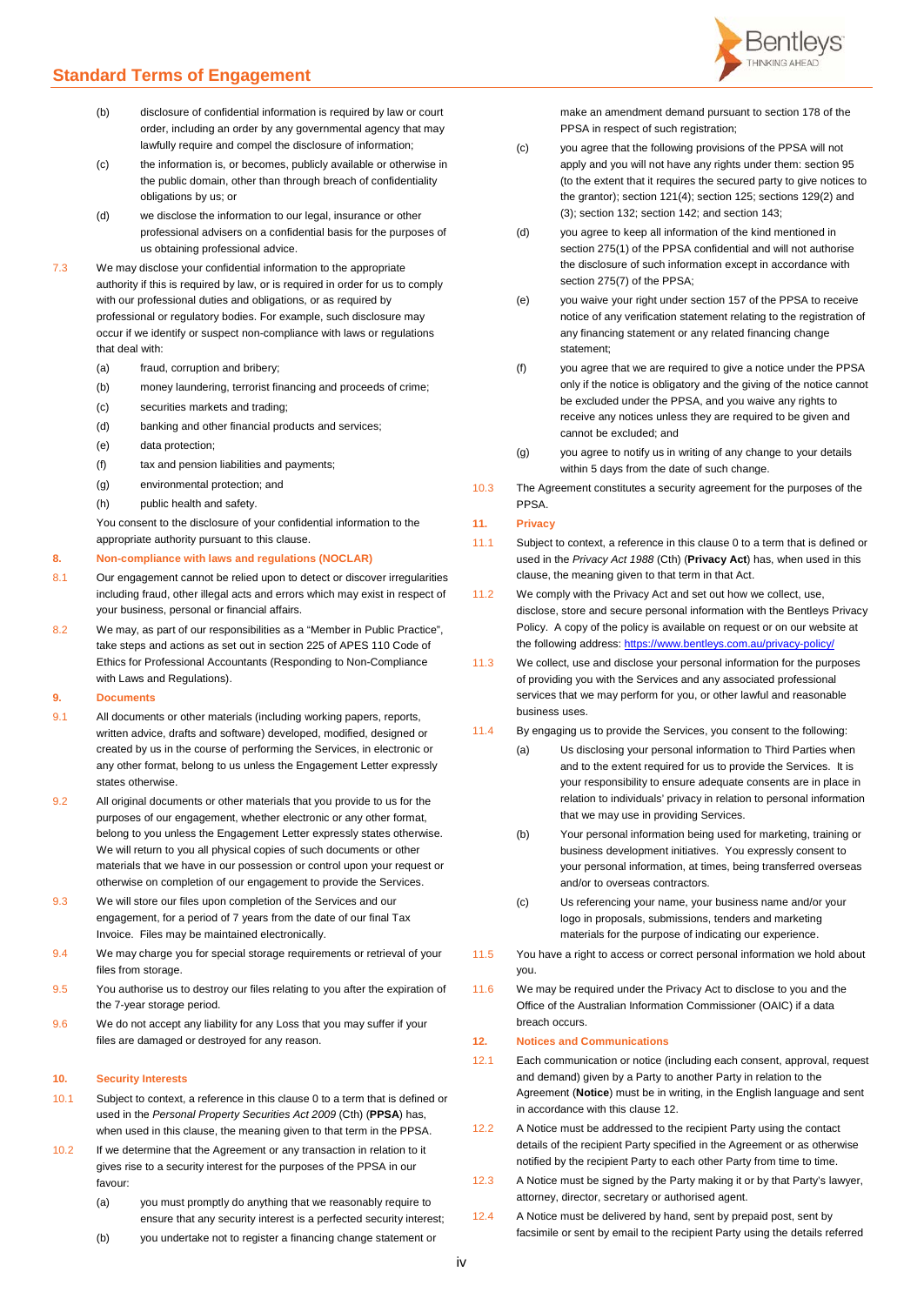

to in claus[e 12.2.](#page-3-3)

<span id="page-4-0"></span>12.5 A Notice is taken to be received by the recipient Party:

- (a) in the case of delivery by hand, upon delivery;
- (b) in the case of prepaid post sent to a recipient Party in the same country as the sending Party, on the 5<sup>th</sup> day after the date of posting;
- (c) in the case of prepaid post sent to a recipient Party in another country to the sending Party, on the 10<sup>th</sup> day after the date of posting;
- (d) in the case of facsimile transmission, at the time in the place to which it is sent equivalent to the time shown on the transmission confirmation report produced by the facsimile machine from which it was sent; or
- (e) in the case of email, at the time it is delivered to the recipient Party's host server.
- 12.6 Notwithstanding claus[e 12.5,](#page-4-0) if a Notice given under clause [12.5](#page-4-0) is taken to be received on a day that is not a Business Day or after 5.00pm in the place where the Notice is received, it will be taken to be received at 9.00am on the next Business Day.
- 12.7 You must take all reasonable steps to ensure you have suitable systems in place to prevent corruption of data, or transmission of viruses in your electronic documents or other communications to us.
- 12.8 You acknowledge and accept the risks that email communications may not always be secure, irrespective of the security we have in place.
- 12.9 You must contact us immediately if you have any concerns about the authenticity of any documents or communications purportedly sent by us.

# <span id="page-4-2"></span>**13. Intellectual Property Rights**

## 13.1 **Background IP**

- (a) All Intellectual Property Rights in a Party's Background IP remain vested in that Party, and all Intellectual Property Rights derived or developed from a Party's Background IP vest upon creation in that Party.
- (b) You grant us a non-exclusive, royalty-free, non-transferable licence to use your Background IP solely, and only to the extent necessary, for us to provide the Services. This licence will operate for the term of our engagement under the Agreement.

### 13.2 **Contract IP**

- (a) All Intellectual Property Rights in the Contract IP vest in us upon their creation, unless we agree otherwise in the Engagement Letter.
- <span id="page-4-1"></span>(b) We will grant to you a non-exclusive, royalty-free, irrevocable, non-transferable licence to use the Contract IP solely, and only to the extent necessary, for you obtain the benefit of and enjoy the Services in the ordinary course. We may terminate or suspend this licence if you do not pay when due our fees and other amounts under the Agreement.
- (c) The licence in clause [13.2\(b\)](#page-4-1) does not include any right to use our name, our business names, our logos or our trade marks on any of your products, websites, social media, documents or services without our prior written consent.

#### 13.3 **Use**

A References to "use" of Intellectual Property Rights under this claus[e 13](#page-4-2) includes the right to load, execute, store, transmit, display copy (for the purposes of loading, execution, storage, transmission or display), modify, adapt, enhance, reverse compile, decode, translate and otherwise utilise.

## 13.4 **Third Party infringement**

Any intellectual property provided to us must not infringe the Intellectual Property Rights of any other Third Party. You must take reasonable precautions to ensure that no such infringement occurs. You are liable for any breach of another Third Party's Intellectual Property Rights if you provide them to us.

#### 13.5 **Survival**

This claus[e 13](#page-4-2) survives the termination of the Agreement.

- **14. Non-Solicitation**
- 14.1 For the term of the Agreement and for 12 months after it terminates, you

must not, directly or indirectly, solicit for employment or contractual consultancy purposes, whether on a part time, full time or causal basis, or to independently contract the services of any our Personnel or personnel of a Bentleys Network firm, without our prior, written consent. This prohibition applies to both officers, employees and contractors.

14.2 If consent is obtained, then you agree to pay a recruitment fee to us of 20% of the relevant individual's gross annual salary package (including superannuation) and the Expenses required to replace the relevant person (plus GST).

### **15. Anti-Money Laundering and Counter-Terrorism Financing**

- 15.1 If and to the extent that we are subject to the *Anti-Money Laundering and Counter-Terrorism Financing Act* 2006 (Cth) (**AML/CTF Act**), we may request that you provide certain information so that we are able to comply with our obligations under AML/CTF Act.
- 15.2 Where we provide a designated service, under the AML/CTF Act, we are a reporting entity and must meet stringent identification and verification requirements.
- 15.3 Information collected to verify your identity or any agent, contractor, officer or employee acting on your behalf will be secured in accordance with privacy law and the AML/CTF Act.
- 15.4 Disclosure, for instance to government agencies or law enforcement agencies, may occur where required to do so under Australian law. Information may be disclosed to other entities within our network of firms, to the extent required to meet AML/CTF Act obligations.

## <span id="page-4-5"></span>**16. Complaints and Dispute Resolution**

- 16.1 If you are dissatisfied with the Services we have provided to you, you are invited to contact the person in charge of managing your matter, as specified in your Engagement Letter, and we will attempt to resolve any complaints.
- <span id="page-4-3"></span>16.2 If there is any dispute in relation to the Agreement, both Parties must meet and negotiate in good faith with a view to resolving the dispute in a timely manner.
- <span id="page-4-4"></span>16.3 If the Parties cannot resolve a dispute under claus[e 16.2](#page-4-3) within 21 days of the dispute being raised, both Parties agree to submit to mediation to be conducted by an appropriately qualified independent mediator. The reasonable costs of the mediation are to be equally borne by both **Parties**
- 16.4 Written notice of the dispute must be given by the claiming Party to the other Party before a mediator is chosen by the Parties under claus[e 16.3.](#page-4-4)
- 16.5 Where the Parties cannot agree on the identity or terms of a mediator, the Parties submit to the Australian Commercial Disputes Centre (ACDC) determining identity, terms and costs. Mediation will be conducted in accordance with ACDC Mediation Guidelines.
- 16.6 If the Parties cannot resolve a dispute within 21 days of mediation commencing under clause [16.3,](#page-4-4) either Party may instigate legal proceedings in a court or tribunal of competent jurisdiction.
- 16.7 Nothing in this claus[e 16](#page-4-5) prevents a Party from seeking urgent interlocutory or injunctive relief in relation to a dispute.

#### **17. Termination**

- 17.1 Unless otherwise provided in the Engagement Letter, to the extent permitted by law, we may terminate the Agreement and our engagement at any time by giving at least 14 days' written notice to that effect.
- 17.2 Either Party may terminate the Agreement immediately if the other Party commits a material or persistent breach of its obligations under the Agreement. A material breach includes but is not limited to, a breach capable of being remedied but has not been remedied within 14 days of receipt by the Party in breach of a notice identifying the breach and demanding its remedy.
- 17.3 A material breach also includes but is not limited to either Party suffering an Insolvency Event.
- 17.4 If, at any point in time from the commencement of our engagement to provide the Services, our engagement is terminated for any reason, you agree to pay us for any accrued work in progress as at the date of termination.
- 17.5 All amounts under the Agreement become due and payable upon termination.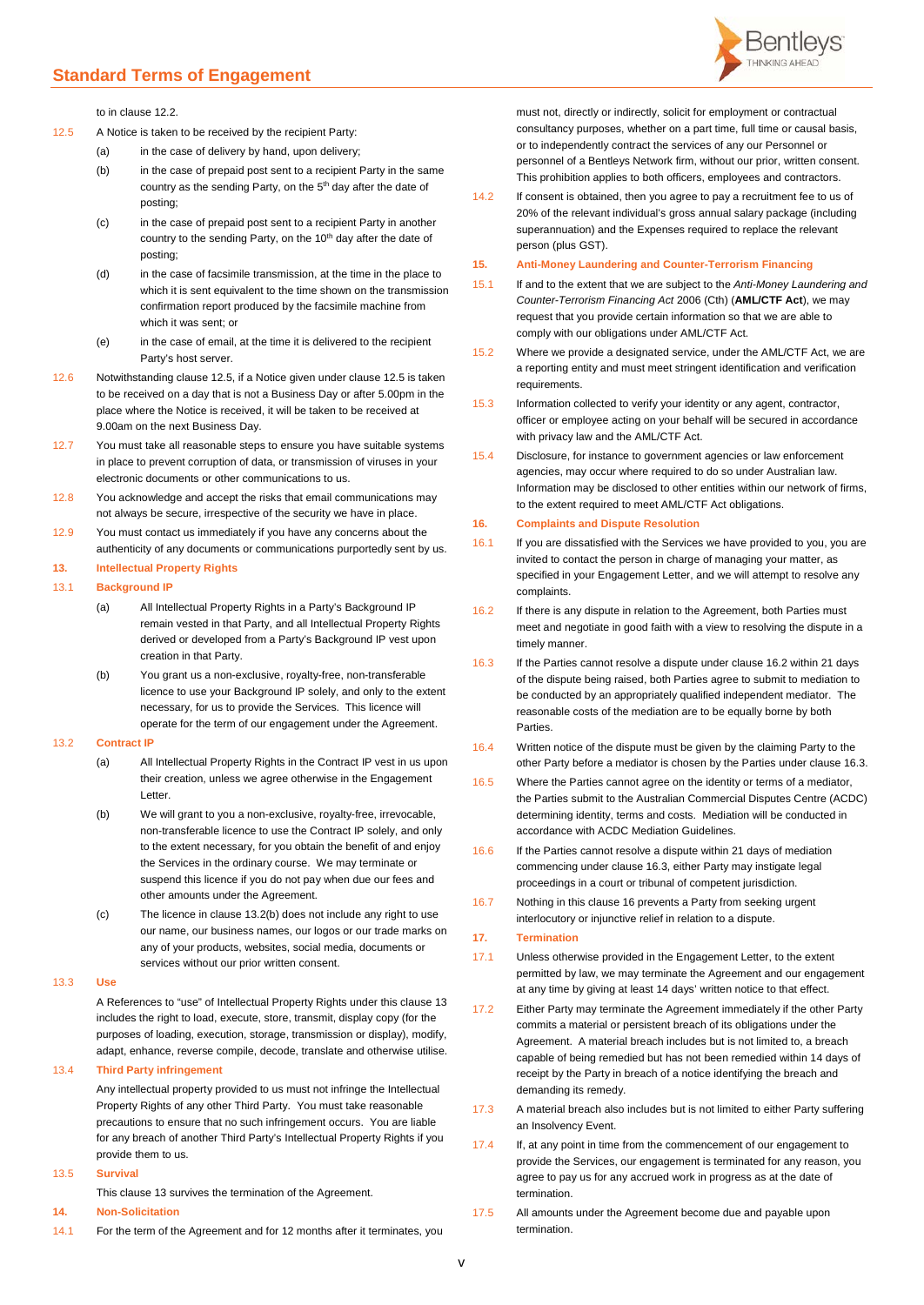#### **18. Force Majeure**

Neither Party will be liable to the other Party for any delay or failure to fulfil obligations to the extent that such delay or failure arises from significant and unforeseen causes beyond the first-mentioned Party's control, having taken reasonable precautions, including fire, floods, acts of God, terrorism, strikes, lock out, war, riot or any governmental act or regulation.

# **19. Miscellaneous Provisions**

### 19.1 **Governing law and jurisdiction**

- (a) The Agreement is governed by the laws of Western Australia, without giving effect to conflict of law considerations.
- (b) The Parties submit to the exclusive jurisdiction of the courts of Western Australia, the Federal Court of Australia and the Federal Circuit Court of Australia (as applicable), and any courts hearing appeals from the same.
- (c) A dispute or legal proceedings in relation to the Agreement must be held in Perth, Western Australia.

#### 19.2 **Variation**

The Parties can vary the Agreement only if the variation is in writing and signed by each of the Parties.

#### 19.3 **Restriction on assignment**

A Party must obtain the prior written consent of the other Party before it assigns, transfers or otherwise disposes of a right or obligation under the Agreement.

#### 19.4 **Severance**

If any provision of the Agreement is invalid, illegal or unenforceable, that provision must be severed from and ignored in the interpretation of the Agreement to the minimum extent necessary and to the intent that the remaining provisions of the Agreement remain in full force and effect.

#### 19.5 **Waiver**

- (a) A Party may not claim that another Party's delay or failure to exercise a right relating to the Agreement constitutes a waiver of that right or is a defence to its own action or inaction.
- (b) A Party's failure, partial failure or delay in exercising a right relating to the Agreement is not a waiver of that right.

#### 19.6 **Survival**

- (a) Each warranty expressly stated in the Agreement survives the termination of the Agreement.
- (b) Each indemnity expressly stated in the Agreement survives the performance of obligations relating to the Agreement and the termination of the Agreement.
- (c) To the extent that a Party has not satisfied an obligation under the Agreement or that obligation is a continuing obligation, that obligation survives the termination of the Agreement.

#### 19.7 **Further assurance**

Each Party at its own expense must do everything necessary to give full effect to the Agreement.

## 19.8 **No merger**

A Party's rights and obligations do not merge on the execution or completion of the Agreement or the completion of a transaction under the Agreement.

#### 19.9 **No representations**

Subject to the express provisions in the Agreement:

- (a) neither a Party nor its representative has made any
	- representation to another Party to induce that other Party to enter into the Agreement; and
- (b) neither a Party nor a person acting on a Party's behalf was induced to enter into the Agreement by relying on a representation that another Party has made.

#### 19.10 **Nature of relationship**

- (a) The Parties acknowledge and agree that the relationship between them is that of principal and independent contractor.
- (b) Nothing in the Agreement constitutes, nor will it be deemed to constitute, a relationship of agency between the Parties, and



neither Party has any authority to incur, and must not incur, any obligation on the part of the other Party, except as expressly stated under the Agreement or with, and to the extent of, the prior written authority of the other Party.

(c) The only entity that you may commence a claim against is us (i.e. the entity identified in your Engagement Letter as providing the Services). You agree that each entity within the Bentleys Network of firms has the right to rely on this clause.

## <span id="page-5-0"></span>19.11 **Time of the essence**

Time is of the essence in the Agreement and an extension or variation of time granted by any Party does not operate as a waiver of this clause [19.11.](#page-5-0)

## 19.12 **Counterparts**

- (a) The Agreement may be executed in any number of counterparts which taken together are one and the same document.
- (b) The Agreement is binding on the Parties on the exchange of counterparts.
- (c) A copy of an entire signed counterpart sent by facsimile or email must be treated as an original counterpart.

#### 19.13 **Electronic Communication**

You consent to us communicating with you electronically, as defined in the *Spam Act* 2003 (Cth), from time to time. You may opt out at any time if you do not wish to receive communications. You may also opt out of marketing communications.

#### 19.14 **Health and Safety**

We comply with relevant occupational health and safety legislation by taking all practical steps to ensure the health and safety of our Personnel. However, legislation places responsibility for safety on you when our Personnel visit your business or another site which is deemed to be under your control.

## **20. Interpretation**

Headings do not affect the construction or interpretation of the Agreement and, unless the context otherwise requires:

- (a) words importing the singular include the plural, and vice versa;
- (b) words importing a gender include other genders;
- (c) a reference to an inanimate thing include an animate thing, and vice versa;
- (d) the words "include", "includes", "including" and "such as" are not to be construed as words of limitation;
- (e) a reference to any document, instrument or agreement (including the Agreement) includes a reference to it as amended, novated, supplement, varied or replaced from time to time;
- (f) a reference to any act, statute, code, regulation, order, ordinance, by-law or other legislation or subordinated or delegated legislation or provision thereof includes any modification, substitution or re-enactment thereof;
- (g) a reference to person, includes a reference to:
	- (i) an individual, a body corporate, a trust, a partnership, a joint venture an unincorporated body or other entity, whether or not it is a separate legal entity; and
	- (ii) the person's personal representatives, permitted assigns or successors (as applicable);
- (h) a term which is defined in the Engagement Letter has, when used in the Agreement, the same meaning as given to that term in the Engagement Letter;
- (i) a reference to currency is to the Australian currency;
- (j) a reference to time is to Australian Western Standard Time in Perth, Western Australia;
- $(k)$  if the date on which an act, matter or thing must be done or take place is not a Business Day, then that act, matter or thing must be done or take place on the next Business Day;
- (l) if a period of time runs from a given date, act or event, then the time is calculated exclusive of the date, act or event;
- (m) a provision of the Agreement must not be construed adversely